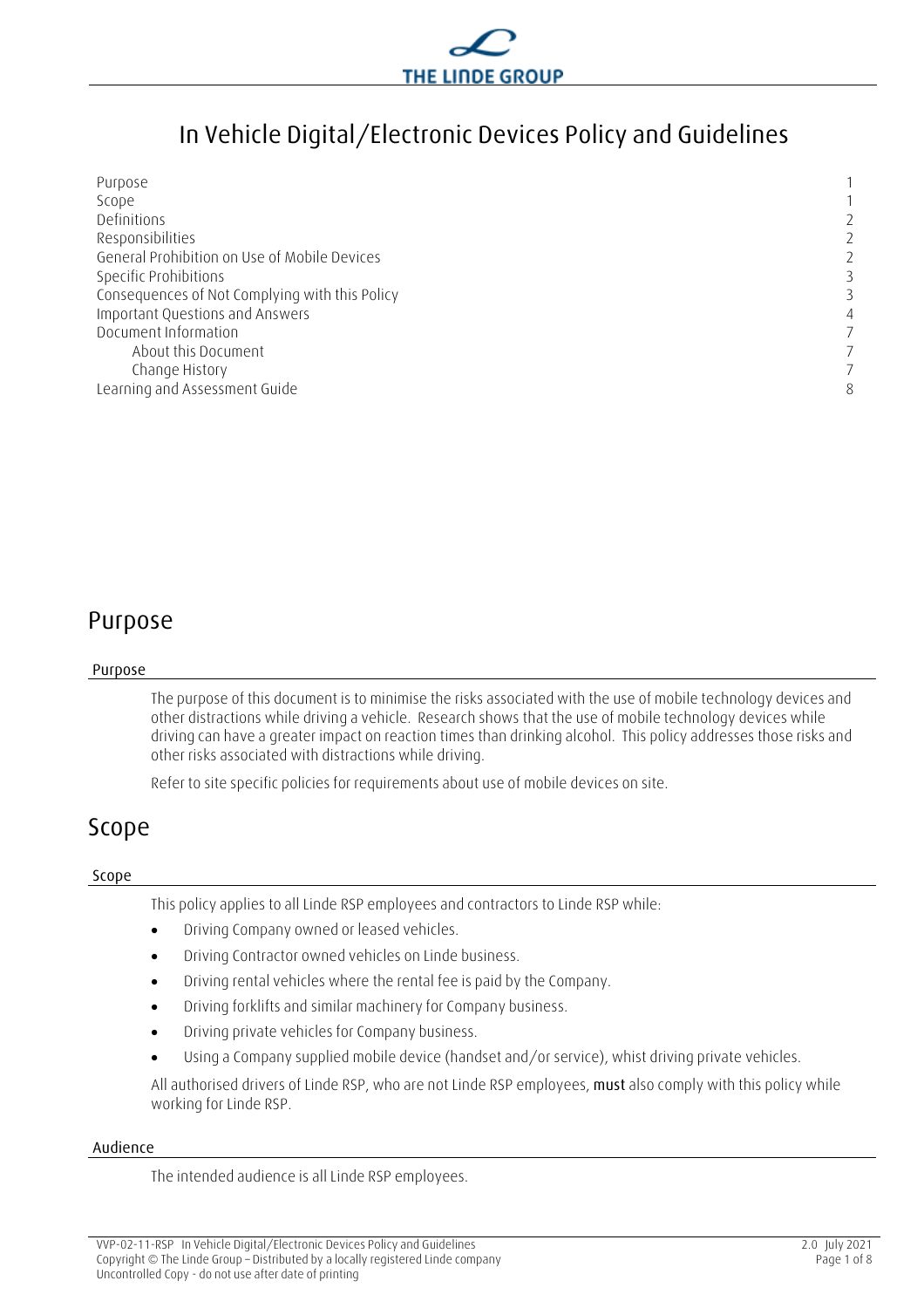

## <span id="page-1-0"></span>**Definitions**

| Term                         | Definition                                                                                                                                                            |  |  |  |  |
|------------------------------|-----------------------------------------------------------------------------------------------------------------------------------------------------------------------|--|--|--|--|
| Company                      | Refers to a company within Linde RSP.                                                                                                                                 |  |  |  |  |
| Contractors                  | Includes employees and other workers engaged by contractors.                                                                                                          |  |  |  |  |
| Legally parked               | Means that the vehicle is stopped in a safe location, in line with applicable road rules and there is no<br>intention to move the vehicle. This does not include:     |  |  |  |  |
|                              | Stopped in traffic                                                                                                                                                    |  |  |  |  |
|                              | Stopped at traffic lights                                                                                                                                             |  |  |  |  |
|                              | In drive-through take away queues                                                                                                                                     |  |  |  |  |
|                              | Stopped by traffic control around roadworks or construction                                                                                                           |  |  |  |  |
|                              | In loading zones                                                                                                                                                      |  |  |  |  |
|                              | Stopped across driveways                                                                                                                                              |  |  |  |  |
|                              | If in any doubt, find a designated parking space and park safely before using the device.                                                                             |  |  |  |  |
| Linde RSP                    | Means BOC Limited, Elgas Ltd, South Pacific Welding Pty Ltd, BOC Ltd NZ, BOC PNG Ltd, BOC Solomon<br>Islands Ltd.                                                     |  |  |  |  |
| Mobile technology<br>devices | Means mobile telephones, two-way radios, CB radios, tablets, smart watches and any other electronic<br>devices used for communication and/or with smart capabilities. |  |  |  |  |

# <span id="page-1-1"></span>**Responsibilities**

#### **Responsibilities**

All employees and contractors have responsibilities under this policy.

Business unit managers **must** seek to ensure that the policy is complied with within their area of responsibility.

# <span id="page-1-2"></span>**General Prohibition on Use of Mobile Devices**

#### **General Prohibition**

Employees and contractors **must not** use a mobile device in circumstances within the scope of this policy. This includes a prohibition on making and receiving calls even if there is a hands-free capability. The only exception to this is in emergency situations where the vehicle cannot be safely and legally parked before using the mobile device.

Mobile devices should be either switched off or placed on "silent" and in "airplane mode" while driving unless the mobile device is being used for navigation purposes in accordance with this policy.

Employees and contractors **must** comply with any applicable road laws.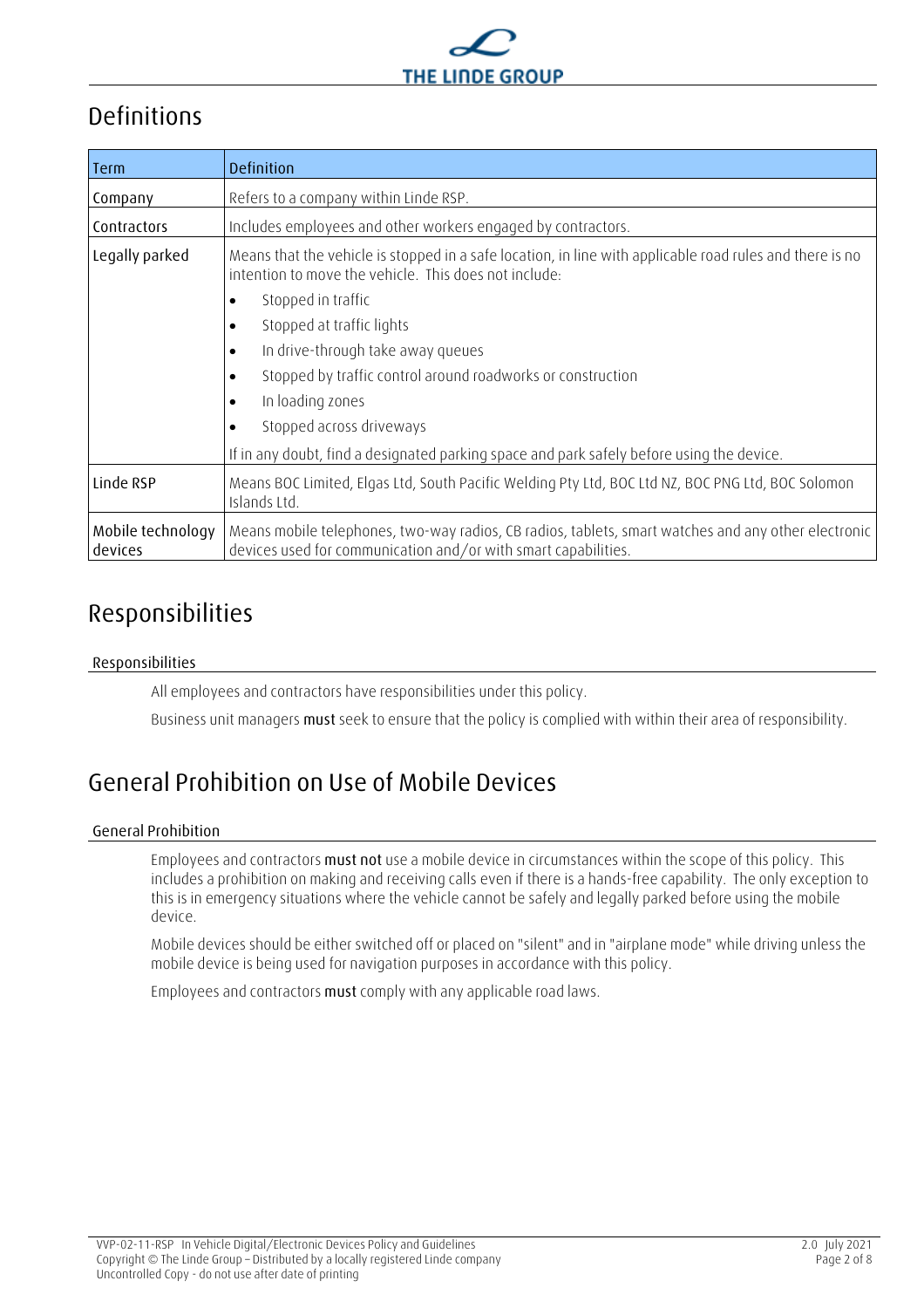

# <span id="page-2-0"></span>**Specific Prohibitions**

#### **Specific Prohibitions**

Without limiting the general prohibition in *[General Prohibition on Use of Mobile Devices](#page-1-2) (page [2\)](#page-1-2)* the following specific prohibitions apply:

#### **Use of a mobile device for navigation purposes**

 Where a mobile device, including a phone, is used for navigation purposes, the destination is to be entered while the vehicle is legally parked and the mobile device **must not** be handled while driving. The device **must** be secured in a cradle and fixed to the vehicle in such a way that it does not distract or obstruct the driver's view of the road.

#### **Text messages**

 **Do not** make or read text or any other type of message when this policy applies. This includes receiving text or other messages verbally via a handsfree system.

#### **Social media and other media**

- **Do not** use any social media or other applications while driving, including checking social media and looking up websites. Ensure that any passengers do not use mobile devices in a way that can distract you. For example, do not allow passengers to watch videos with the volume audible to you.
- Listening to music, podcasts and audio books is acceptable provided they are set up while legally parked and the application is not adjusted or in any way accessed while driving.

## <span id="page-2-1"></span>**Consequences of Not Complying with this Policy**

#### **Full compliance expected**

Failing to comply with this policy is a breach of Life Saving Rule 1 Driving and Vehicles and is a very serious matter.

Linde RSP expects full compliance with this policy at all times with no exceptions.

Linde will conduct an investigation into any breach of this Policy and the person may have restricted duties during this process.

In the case of an employee, it may result in disciplinary action up to and including termination of employment. It may also result in loss of incentives, restrictions regarding use of a Company vehicle including additional monitoring devices such as 2 way cameras and/or requirements to undertake further training. As with all disciplinary matters, this should be assessed using the Recognition & Consequence Management Framework.

<span id="page-2-2"></span>In the case of contractors, it may result in loss of contract or authorisation to perform work for Linde RSP.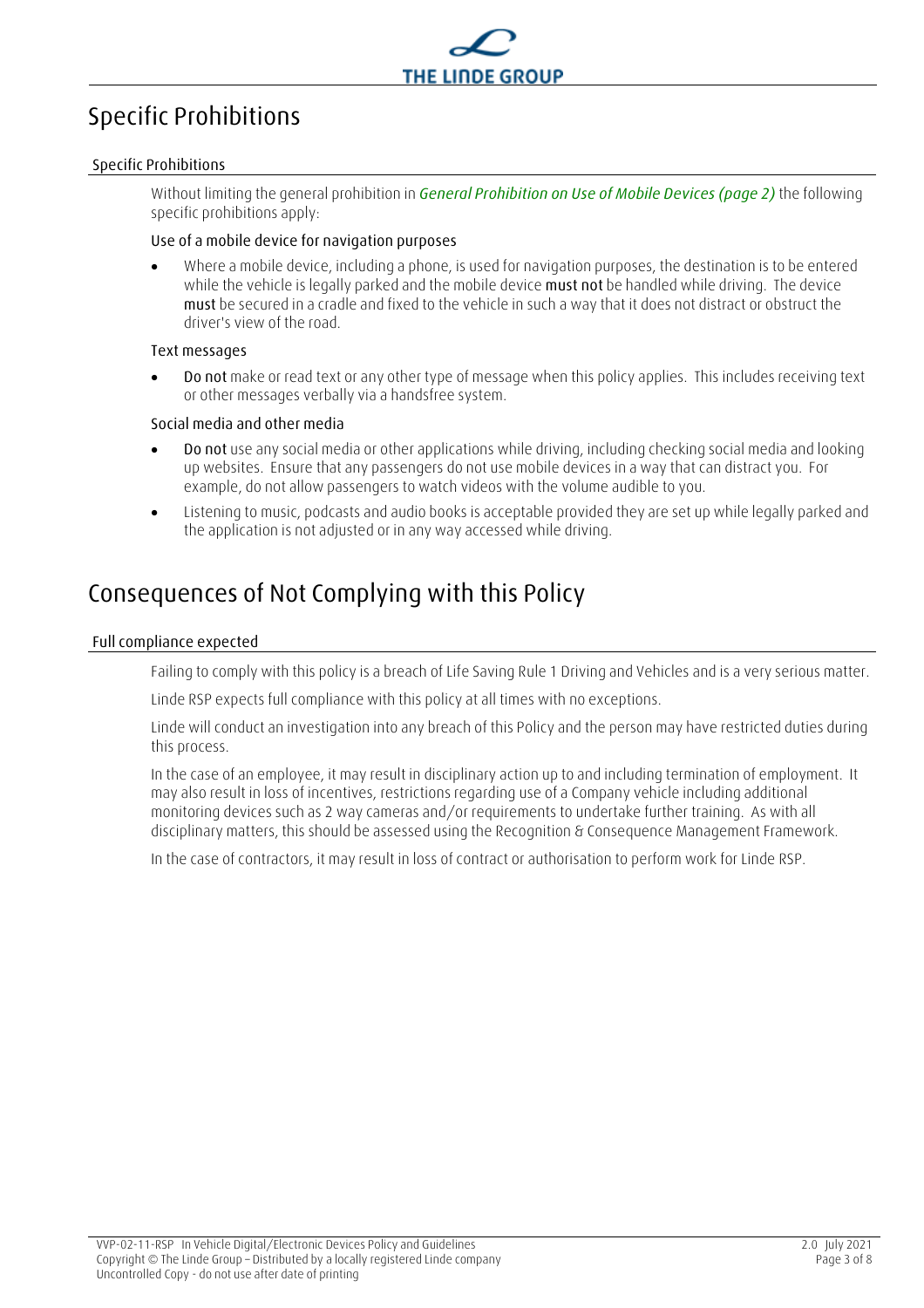

# **Important Questions and Answers**

|                | Can I use a Company device whilst driving my own vehicle in my own personal time?                                                                                                                                                                                                                                                                                                                                                                                                                                                                                                                                                                                                                 |  |  |  |
|----------------|---------------------------------------------------------------------------------------------------------------------------------------------------------------------------------------------------------------------------------------------------------------------------------------------------------------------------------------------------------------------------------------------------------------------------------------------------------------------------------------------------------------------------------------------------------------------------------------------------------------------------------------------------------------------------------------------------|--|--|--|
|                | No. The policy applies to the use of a Company mobile technology device at any time.                                                                                                                                                                                                                                                                                                                                                                                                                                                                                                                                                                                                              |  |  |  |
| $\overline{2}$ | What about the use of hands free phones?                                                                                                                                                                                                                                                                                                                                                                                                                                                                                                                                                                                                                                                          |  |  |  |
|                | Studies show that there is no substantive advantage using a hands-free kit over a hand-held device. It<br>still represents a high risk to drivers, so the use of hands-free phones while driving is also a breach of the<br>policy.                                                                                                                                                                                                                                                                                                                                                                                                                                                               |  |  |  |
| $\overline{3}$ | Can I use my own device in my own vehicle whilst driving to or from work?                                                                                                                                                                                                                                                                                                                                                                                                                                                                                                                                                                                                                         |  |  |  |
|                | In the strictest sense, you are not in the course of your employment while driving to or from work, so the<br>policy doesn't explicitly cover this. You must still ensure that you comply with the applicable road laws.<br>Loss of your driver's licence may impact your ability to perform your duties. In some cases that may result<br>in disciplinary action up to and including termination of employment.<br>We have put this policy in place for your protection and strongly encourage you to follow this in your<br>personal life as well. There are significant risks in using a mobile device while driving and these don't<br>lessen just because you are not on "Company business". |  |  |  |
| $\overline{4}$ | Can I use my own device in my own vehicle whilst driving on Company business?                                                                                                                                                                                                                                                                                                                                                                                                                                                                                                                                                                                                                     |  |  |  |
|                | No. You may not use a mobile device, even if you are in your own car using your own device. If you are<br>on Company business, then we have a duty of care to you. This includes driving to and from a location<br>other than your normal site if it's for the purpose of your job.                                                                                                                                                                                                                                                                                                                                                                                                               |  |  |  |
| 5              | Can I use my own device in my own vehicle whilst driving on a personal errand within normal business hours?                                                                                                                                                                                                                                                                                                                                                                                                                                                                                                                                                                                       |  |  |  |
|                | The policy doesn't strictly apply if you are on a journey that clearly has no connection with your work. But<br>of course, the safety risks still apply, so we would recommend you follow the policy. You also need to<br>ensure you comply with applicable road laws.<br>However, as most journeys within work time will have some connection with work (and will therefore be<br>regarded as having been made in the course of your employment) you are strongly advised to adopt the<br>policy at all times within business hours.                                                                                                                                                             |  |  |  |
| 6              | If I am driving, can I receive or make a work-related call using my own device in my own vehicle in my<br>personal time?                                                                                                                                                                                                                                                                                                                                                                                                                                                                                                                                                                          |  |  |  |
|                | No. If you know it is a work call you should not take it.<br>If you do not know it is a work call (and you take it in compliance of applicable road laws), you should end<br>the call immediately once you know it is work-related and arrange to call back when safely and legally<br>parked.                                                                                                                                                                                                                                                                                                                                                                                                    |  |  |  |
| 7              | Can I use my own device in my own vehicle on Company premises (e.g. whilst driving in the work car park or<br>on site)?                                                                                                                                                                                                                                                                                                                                                                                                                                                                                                                                                                           |  |  |  |
|                | No. We do not want you to put yourself at risk, and we have a duty of care to you while on Company<br>premises, whether these are owned, leased, rented or managed by Linde RSP.<br>We would regard this as a breach of our policy.<br>You may use your device if you are in your vehicle on company premises when you're suitably parked<br>with your handbrake or parking brake on and your engine switched off.                                                                                                                                                                                                                                                                                |  |  |  |
| 8              | Does the policy apply to me using my own device in my own vehicle in my personal time on a non-work-<br>related issue?                                                                                                                                                                                                                                                                                                                                                                                                                                                                                                                                                                            |  |  |  |
|                | No. But again, it's important to remember that the risks of using a mobile device don't change just<br>because you're in your own time and you must also comply with applicable road laws. We strongly<br>recommend you do not use the device while driving at any time.                                                                                                                                                                                                                                                                                                                                                                                                                          |  |  |  |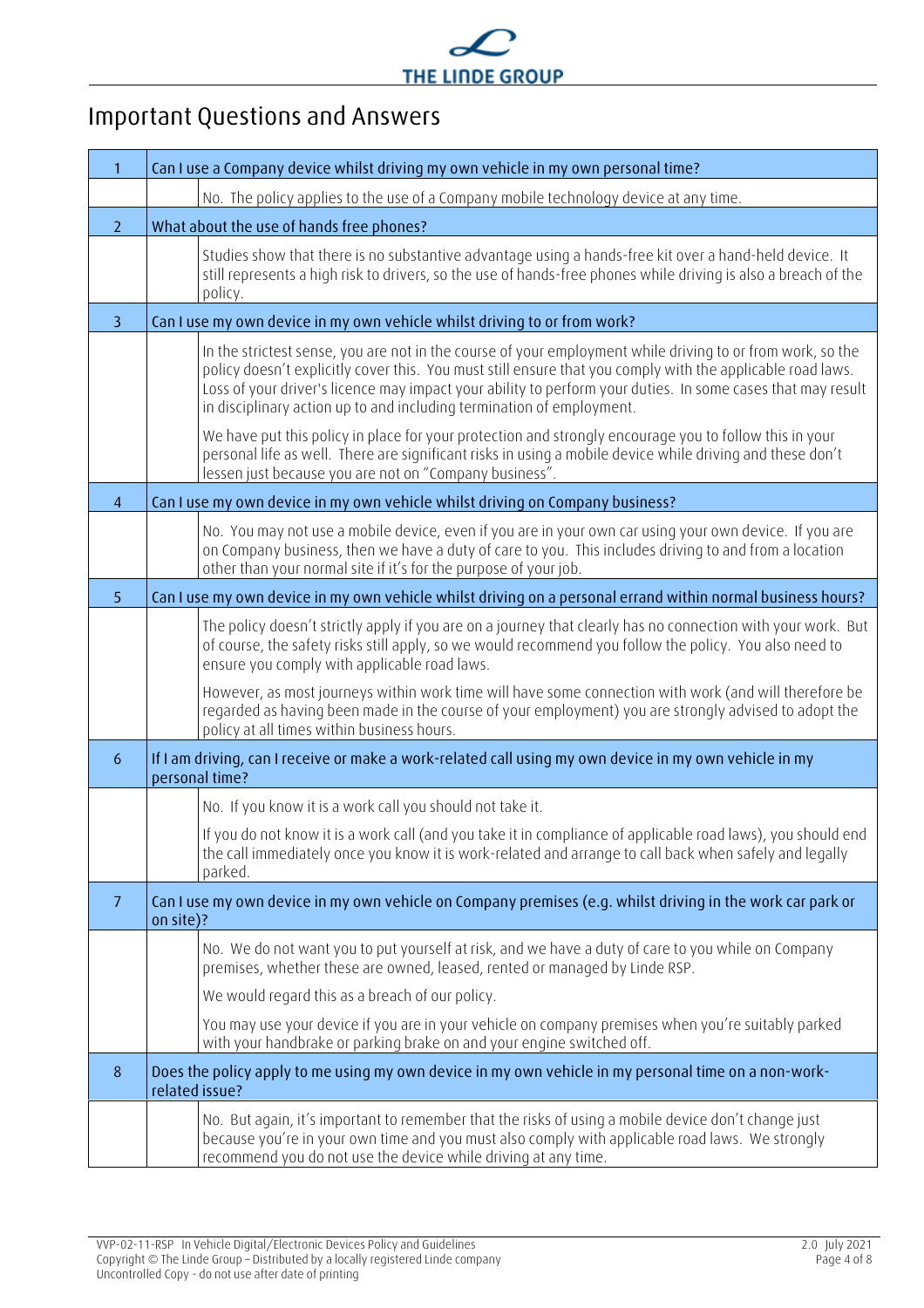

| 9  | If I receive an allowance for a device or a vehicle, does the policy apply?                                                                                                                                                         |  |  |  |
|----|-------------------------------------------------------------------------------------------------------------------------------------------------------------------------------------------------------------------------------------|--|--|--|
|    | The policy doesn't explicitly cover situations where the device or vehicle are not Company assets or<br>leased directly by the Company and you are in your personal time on non-work related activities.                            |  |  |  |
|    | However, it's important to remember that the risks of using mobile devices while driving are severe and,<br>no matter what time, we would strongly recommend you do not use the device while driving.                               |  |  |  |
| 10 | What if there is an emergency and using my device would help?                                                                                                                                                                       |  |  |  |
|    | We would hope that you could assist in an emergency, but it's also very important that you and your<br>passengers aren't endangered.                                                                                                |  |  |  |
|    | If possible, you should stop and park your vehicle before you make the call. Causing or being involved in<br>another incident wouldn't help the situation.                                                                          |  |  |  |
|    | Ultimately, we recognise that you will have to rely on your judgement in emergency situations to make<br>the right decision at the time.                                                                                            |  |  |  |
| 11 | Am I allowed to use my device if I am stuck in a major traffic jam and have not moved for a long time?                                                                                                                              |  |  |  |
|    | No, this still means you are driving and need to be alert to what is happening. It is not the same as being<br>legally parked.                                                                                                      |  |  |  |
| 12 | If I am driving a rental vehicle, does the policy apply?                                                                                                                                                                            |  |  |  |
|    | Yes. If the rental vehicle has been hired for Company business, then the policy applies at all times (e.g.<br>even if you're driving to a restaurant at night).                                                                     |  |  |  |
|    | If the rental vehicle has been hired by you, then the policy applies in the same way as it would to your<br>own vehicle.                                                                                                            |  |  |  |
| 13 | Does the policy apply to contractors who drive our vehicles or who drive on behalf of Linde RSP delivering our<br>products?                                                                                                         |  |  |  |
|    | Yes, contractors must follow our policy when they are:                                                                                                                                                                              |  |  |  |
|    | On our premises<br>$\bullet$                                                                                                                                                                                                        |  |  |  |
|    | Driving our vehicles, and<br>$\bullet$                                                                                                                                                                                              |  |  |  |
|    | Driving contractor operated vehicles used for our operations on our behalf<br>$\bullet$                                                                                                                                             |  |  |  |
| 14 | Adoption of our policy should be part of any contract negotiation or re-negotiation.<br>What should I do if a colleague answers a mobile device when I am travelling with them, or answers my call                                  |  |  |  |
|    | and I believe them to be driving?                                                                                                                                                                                                   |  |  |  |
|    | You should ask them to end the call immediately and call back when legally parked. Then take the<br>opportunity to politely remind them of the Company policy and the risks associated with using a mobile<br>device while driving. |  |  |  |
| 15 | Can a passenger in the vehicle use my mobile device?                                                                                                                                                                                |  |  |  |
|    | Yes, provided they do not affect the driver's concentration and the driver does not take part in the call.                                                                                                                          |  |  |  |
|    | For example, if there are multiple questions to the driver about a subject, then this is likely to distract the<br>driver as much as using the device themselves.                                                                   |  |  |  |
| 16 | Does the policy apply to the use of messaging services, email, and other social media applications?                                                                                                                                 |  |  |  |
|    | Yes, this policy also covers these uses as they are potentially even more distracting than a phone call.                                                                                                                            |  |  |  |
|    | Devices can be left switched on provided they are on "silent" and in "airplane mode" (unless you are using<br>it for navigation in accordance with this policy, but should not be used when driving).                               |  |  |  |
| 17 | Does the policy apply to CB and two-way radios?                                                                                                                                                                                     |  |  |  |
|    | Yes, these are equivalent communication devices to above.                                                                                                                                                                           |  |  |  |
|    | Whilst operating on depots they can be switched to receive messages, but must never be operated whilst<br>driving.                                                                                                                  |  |  |  |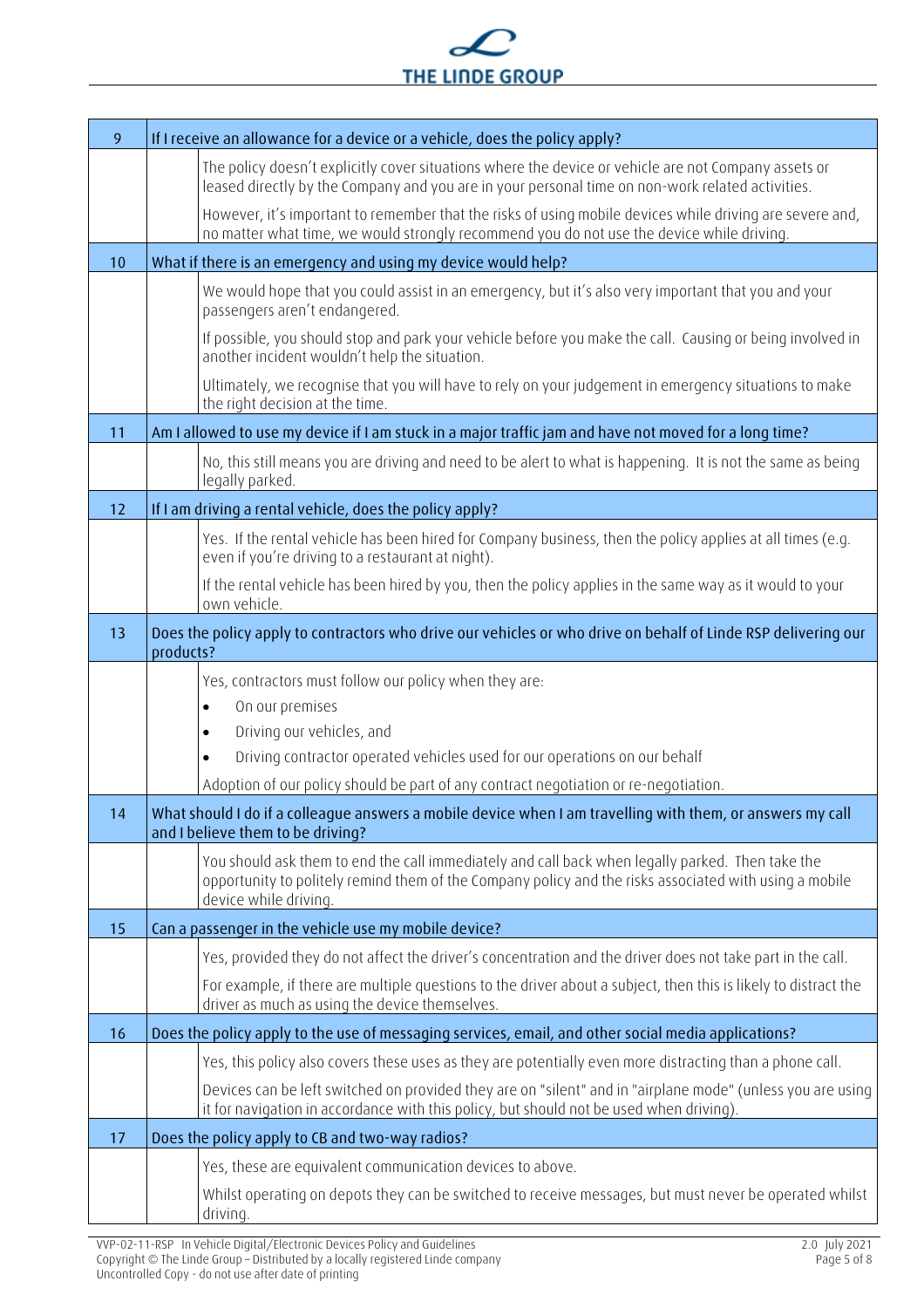

| 18 | What about the use of in-vehicle GPS and navigation systems?                                                                                                                                                                                                                                                                                                                                                                                                                                                                                                                                  |  |  |  |
|----|-----------------------------------------------------------------------------------------------------------------------------------------------------------------------------------------------------------------------------------------------------------------------------------------------------------------------------------------------------------------------------------------------------------------------------------------------------------------------------------------------------------------------------------------------------------------------------------------------|--|--|--|
|    | To be safe, adjusting and reprogramming these devices should only be done whilst legally parked in a<br>safe location.                                                                                                                                                                                                                                                                                                                                                                                                                                                                        |  |  |  |
|    | When using a phone as a satellite navigation device it must be placed in a secure or permanently attached<br>cradle for hands free operation and have call, messaging and notification functionality disabled.                                                                                                                                                                                                                                                                                                                                                                                |  |  |  |
|    | Prior to commencing the journey, ensure calls, messages and notification functions not related to<br>navigation are turned off.                                                                                                                                                                                                                                                                                                                                                                                                                                                               |  |  |  |
| 19 | Does the policy apply when driving forklift trucks and motorcycles, scooters etc.?                                                                                                                                                                                                                                                                                                                                                                                                                                                                                                            |  |  |  |
|    | Yes, the policy covers all forms of motorised transport.                                                                                                                                                                                                                                                                                                                                                                                                                                                                                                                                      |  |  |  |
| 20 | How can I remove the temptation to use my mobile device while driving?                                                                                                                                                                                                                                                                                                                                                                                                                                                                                                                        |  |  |  |
|    | Keep the device switched off or on a silent ring tone and in "airplane mode" while driving (unless you are<br>using it for navigation in accordance with this policy) or put the device out of reach in the vehicle.                                                                                                                                                                                                                                                                                                                                                                          |  |  |  |
|    | If for commercial or for security reasons your local rules require you to keep the device on while driving,<br>make sure it is in a position where you cannot reach it while driving.                                                                                                                                                                                                                                                                                                                                                                                                         |  |  |  |
|    | You should stop at planned or needed rest periods or by prior agreement with your supervisor at the next<br>safe place, to review any messages received or to return calls once you are safely parked.                                                                                                                                                                                                                                                                                                                                                                                        |  |  |  |
| 21 | I am expecting an important call. What should I do?                                                                                                                                                                                                                                                                                                                                                                                                                                                                                                                                           |  |  |  |
|    | Plan your journey so you are able to take frequent stops if you are expecting an important call. Some<br>other options include:                                                                                                                                                                                                                                                                                                                                                                                                                                                               |  |  |  |
|    | Use diverts to voicemail, messages or another person and check-in when you have stopped<br>$\bullet$                                                                                                                                                                                                                                                                                                                                                                                                                                                                                          |  |  |  |
|    | Check the call log when you have stopped<br>$\bullet$                                                                                                                                                                                                                                                                                                                                                                                                                                                                                                                                         |  |  |  |
|    | Get a passenger to take the call if possible<br>$\bullet$                                                                                                                                                                                                                                                                                                                                                                                                                                                                                                                                     |  |  |  |
|    | Inform the person whom you are expecting that you will be travelling and arrange a specific time for<br>$\bullet$<br>the call so that you can stop                                                                                                                                                                                                                                                                                                                                                                                                                                            |  |  |  |
| 22 | What should I do if a taxi driver starts to use a mobile device whilst driving me somewhere?                                                                                                                                                                                                                                                                                                                                                                                                                                                                                                  |  |  |  |
|    | It's hard to insist that they stop, but most drivers when asked politely are happy to stop using their device.                                                                                                                                                                                                                                                                                                                                                                                                                                                                                |  |  |  |
|    | However, if Linde RSP has a regular contract with a company, then it should be considered in the<br>agreement that devices are not to be used when driving Linde staff.                                                                                                                                                                                                                                                                                                                                                                                                                       |  |  |  |
| 23 | What is the difference between talking to a passenger in the car and talking on a mobile phone?                                                                                                                                                                                                                                                                                                                                                                                                                                                                                               |  |  |  |
|    | The risk of having an accident is far greater whilst driving and talking on a mobile phone. Studies have<br>shown that:                                                                                                                                                                                                                                                                                                                                                                                                                                                                       |  |  |  |
|    | Passengers are far less distracting because they can point out hazards or remind drivers of upcoming<br>$\bullet$<br>exits                                                                                                                                                                                                                                                                                                                                                                                                                                                                    |  |  |  |
|    | They are more likely to change a conversation or stop talking when driving conditions change or<br>$\bullet$<br>become adverse                                                                                                                                                                                                                                                                                                                                                                                                                                                                |  |  |  |
|    | Because they are in the car, they are more likely to notice when the driver needs more focus                                                                                                                                                                                                                                                                                                                                                                                                                                                                                                  |  |  |  |
| 24 | Can I listen to podcasts, Spotify, audio books or other audio services?                                                                                                                                                                                                                                                                                                                                                                                                                                                                                                                       |  |  |  |
|    | Yes, you can listen to audio services such as podcasts, music applications and audio books provided that<br>you initiate the service while legally parked and you listen at a volume level which enables you to hear<br>outside noises necessary to drive safely (e.g. sirens). These services must not be adjusted while driving.<br>If you need to adjust the service you must pull over and not commence adjusting the service until you are<br>legally parked. You should also ensure that you will not receive other notifications, calls or messages<br>while the service is operating. |  |  |  |
|    | Any streaming service that include a video component is not permitted under this policy, this is the case<br>regardless of whether the video is hidden or the device is turned to face away from the driver.                                                                                                                                                                                                                                                                                                                                                                                  |  |  |  |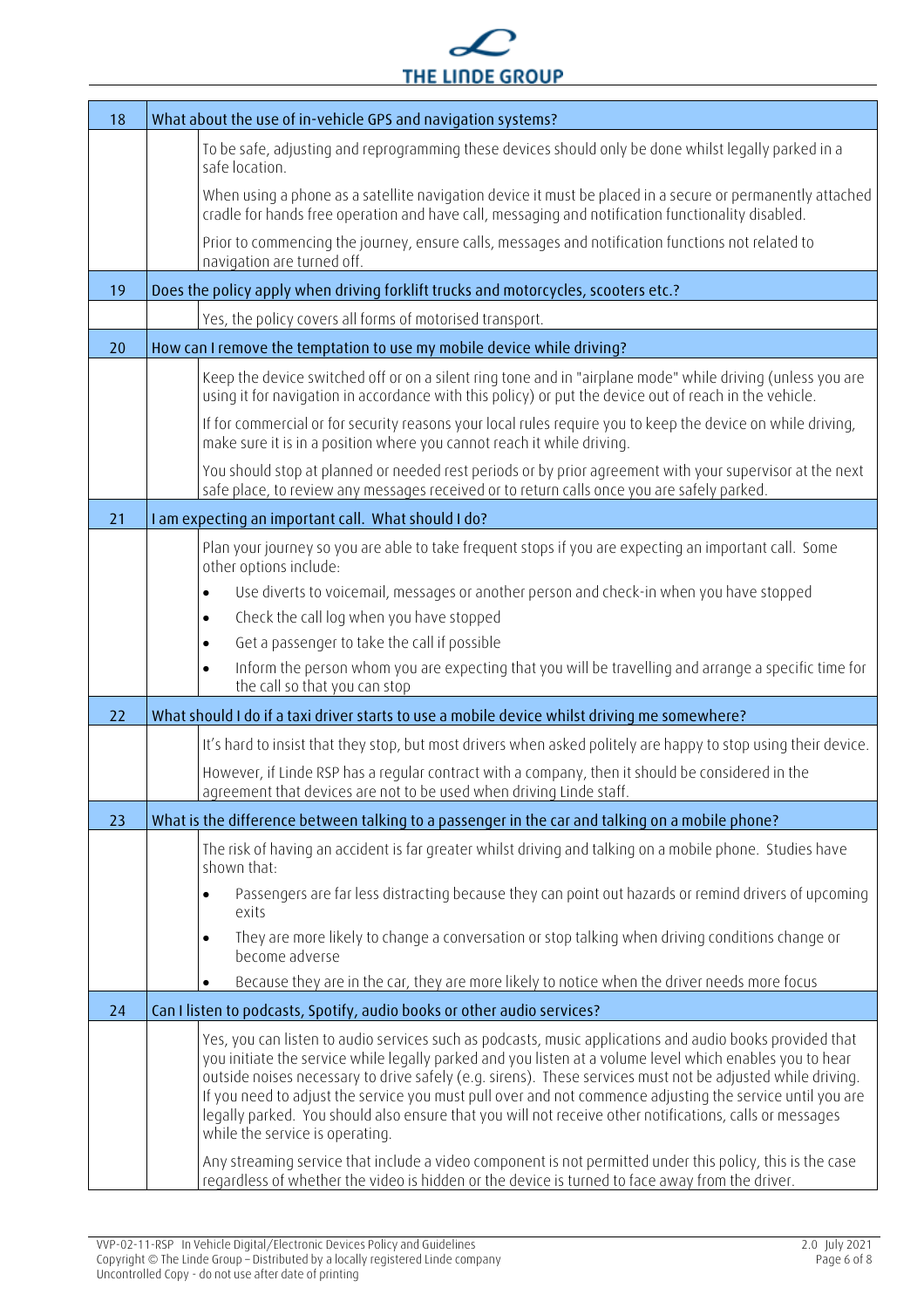

| 25 | I make and receive many calls whilst on the road. This will affect the response time to my customers. What do<br>I do about this?                                                                                                        |
|----|------------------------------------------------------------------------------------------------------------------------------------------------------------------------------------------------------------------------------------------|
|    | Inform your customers that you will be unable to receive calls whilst driving.                                                                                                                                                           |
|    | Plan your journey so you are able to take frequent stops.                                                                                                                                                                                |
|    | Leave a message on your mobile that you will be unable to use your mobile while driving but will respond<br>at the next stop.                                                                                                            |
|    | You don't have to stop working because you are driving. Pull over and stop, engage your handbrake<br>making sure you are legally parked and you can talk on your mobile phone.                                                           |
| 26 | What happens if the Driver is unaware of this policy?                                                                                                                                                                                    |
|    | This policy is included in the employee welcome pack, site inductions and is assigned to every employee<br>through their training profile.                                                                                               |
|    | Ultimately, Line managers are accountable for ensuring that all employees are aware of all relevant<br>policies and procedures. If the employee is not aware of the policy then consequence management may<br>apply to the line manager. |
|    | If a contractor is unaware of this policy and how it applies to them, consequence management may be<br>applied to the person responsible for supervising and/or managing the contract.                                                   |

# <span id="page-6-0"></span>**Document Information**

### <span id="page-6-1"></span>**About this Document**

| Version | Date             | Author                           | <b>Quality Reviewer</b>                                   | Approver                                    |
|---------|------------------|----------------------------------|-----------------------------------------------------------|---------------------------------------------|
| 2.0     | July 2021        | Robert Brittliff                 | Michelle Blume                                            | John Evans                                  |
|         |                  | Dean Bell<br>(Technical Writer)  |                                                           |                                             |
| 1.0     | <b>July 2006</b> | Rob Perini<br>(Technical Writer) | Christopher Dow<br>Manager, Processes and<br>Systems, ISP | Warwick Webb<br><b>Director HR Services</b> |
|         |                  |                                  | Jane Sharp<br><b>HR Adviser</b>                           |                                             |

### <span id="page-6-2"></span>**Change History**

| Version | Description of Change                                                      |  |  |  |  |
|---------|----------------------------------------------------------------------------|--|--|--|--|
| 2.0     | Complete revision and update.                                              |  |  |  |  |
|         | Changed scope to RSP.                                                      |  |  |  |  |
|         | Changed chapter number to VVP-02-11-RSP.                                   |  |  |  |  |
| 1.0     | Global policy statement (VVP-01-10-BOC) and the following topics:          |  |  |  |  |
|         | The Mobile Phone Policy Supports Our Values<br>$\bullet$                   |  |  |  |  |
|         | Why BOC has this Mobile Phone Policy<br>$\bullet$                          |  |  |  |  |
|         | Consequences of not Complying with the Mobile Phone Policy<br>$\bullet$    |  |  |  |  |
|         | Important Questions and Answers<br>$\bullet$                               |  |  |  |  |
|         | Published with South Pacific Scope (no change to global policy statement). |  |  |  |  |